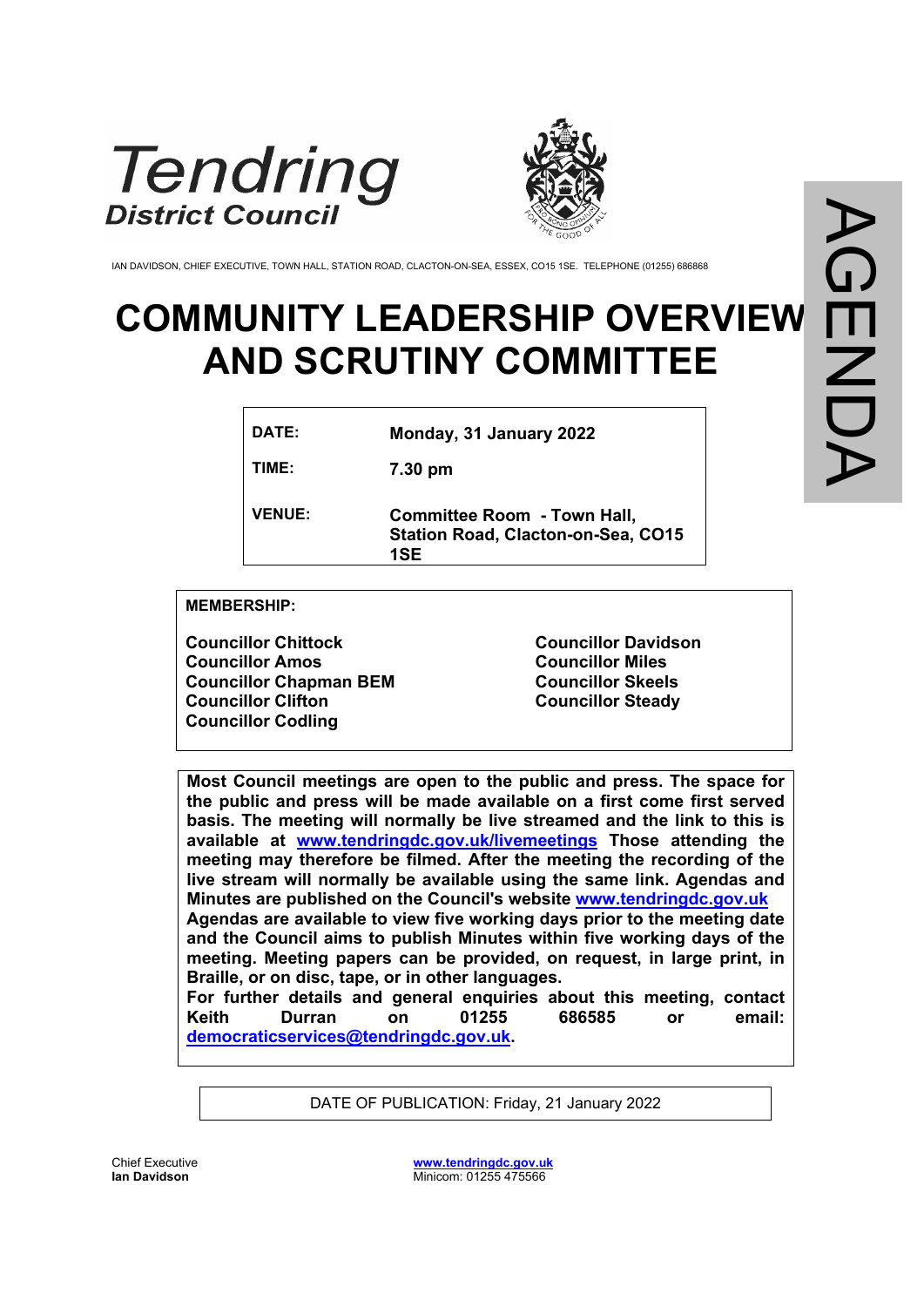## **1 Apologies for Absence and Substitutions**

The Committee is asked to note any apologies for absence and substitutions received from Members.

## **2 Minutes of the Last Meeting (Pages 1 - 4)**

To confirm and sign as a correct record, the minutes of the last meeting of the Committee, held on Monday 10 January 2022.

#### **3 Declarations of Interest**

Councillors are invited to declare any Disclosable Pecuniary Interests or Personal Interest, and the nature of it, in relation to any item on the agenda.

## **4 Questions on Notice pursuant to Council Procedure Rule 38**

Subject to providing two working days' notice, a Member of the Committee may ask the Chairman of the Committee a question on any matter in relation to which the Council has powers or duties which affect the District of Tendring **and** which falls within the terms of reference of the Committee.

## **5 Scrutiny of Proposed Decisions (Pages 5 - 6)**

Pursuant to the provisions of Overview and Scrutiny Procedure Rule 13, the Committee will review any new and/or amended published forthcoming decisions relevant to its terms of reference and decide whether it wishes to enquire into any such decision before it is taken.

Matters may only be raised on those forthcoming decisions at Committee meetings where the Member has notified the Committee Services Manager in writing (or by personal email) of the question they wish to ask, no later than Midday, two working days before the day of the meeting.

## **6 Recommendations Monitoring Report (Pages 7 - 12)**

To present to the Committee the updated Recommendations Monitoring Report, outlining any recommendations the Committee have sent to Cabinet. The Committee is requested to consider the report and determine whether any further action is required on the recommendations submitted.

## **7 Review of the Work Programme (Pages 13 - 24)**

To present to the Committee a draft detailed Work Programme 2021/22, to consider the detail and ordering of the Work Programme.

## **8 ANCHORS WORK UPDATE (Pages 25 - 28)**